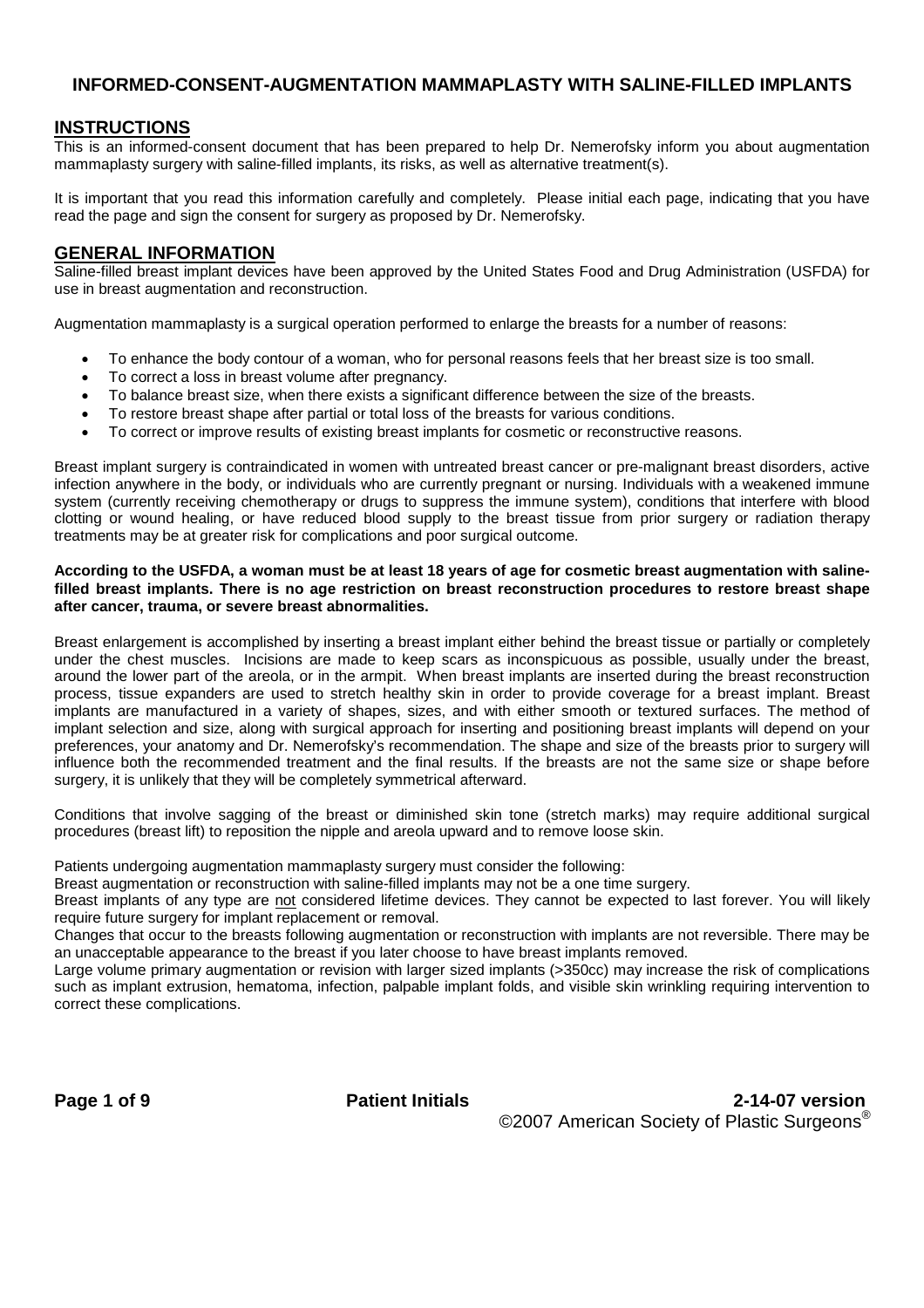## **INFORMED CONSENT – AUGMENTATION MAMMAPLASTY WITH SALINE-FILLED IMPLANTS**

# **ALTERNATIVE TREATMENT**

Augmentation mammaplasty with saline-filled implants is an elective surgical operation. Alternative treatment would consist of not undergoing the surgical procedure or use of external breast prostheses or padding, use of silicone gel-filled implants or the transfer of other body tissues to enlarge/rebuild breast size. Risks and potential complications are associated with alternative surgical forms of treatment.

## **RISKS OF AUGMENTATION MAMMAPLASTY SURGERY**

Every surgical procedure involves a certain amount of risk and it is important that you understand these risks and the possible complications associated with them. In addition, every procedure has limitations. Additional information concerning breast implants may be obtained from the USFDA, package-insert sheets supplied by the implant manufacturer, or other information pamphlets required by individual state laws.

An individual's choice to undergo a surgical procedure is based on the comparison of the risk to potential benefit. Although the majority of patients do not experience these complications, you should discuss each of them with your plastic surgeon to make sure you understand all possible consequences of breast augmentation. Problems associated with breast implants can be inherent to this type of implanted medical device or relate to complications of a surgical procedure. Additional advisory information regarding this subject should be reviewed by patients considering surgery that involves breast implants.

While every patient experiences her own individual risks and benefits following breast implant surgery, clinical data suggests that most women will be satisfied with the outcome of breast implant surgery despite the occurrence of problems inherent with the surgery.

## **Inherent Risks of Saline-Filled Breast Implants**

**Implants**- Breast implants, similar to other medical devices, can fail. When a saline-filled implant ruptures, the saline material is absorbed by the body, but the shell material remains. Rupture can occur as a result of an injury, from no apparent cause (silent rupture), or during mammography. It is possible to damage an implant at the time of surgery. Damaged or broken implants cannot be repaired. Ruptured or damaged implants require replacement or removal. Breast implants can wear out, they are not guaranteed to last a lifetime and future surgery may be required to replace one or both implants. A MRI (magnetic resonance imaging) study may be necessary to evaluate the possibility of implant rupture or deflation, yet may not be 100% accurate in diagnosing implant integrity. Saline-filled breast implants may not have the same contour or feel as siliconefilled breast implants. The shape of your breasts after surgery depends on many factors such as your skin thickness, position, placement of the implants, and technique. You should discuss with your surgeon the possibility of a different and less than desirable contour-shape as well as feel of your result.

**Capsular Contracture**- Scar tissue, which forms internally around the breast implant, can tighten and make the breast round, firm, and possibly painful. Excessive firmness of the breasts can occur soon after surgery or years later. The occurrence of symptomatic capsular contracture is not predictable. The incidence of symptomatic capsular contracture can be expected to increase over time. Capsular contracture may occur on one side, both sides or not at all. It is more common with implant placement in front of the chest muscle layer. Treating capsular contracture may require surgery, implant replacement, or implant removal. **Capsular contracture may reoccur after surgical procedures to treat this condition.**

**Implant Extrusion / Tissue Necrosis**- Lack of adequate tissue coverage or infection may result in exposure and extrusion of the implant through the skin. Tissue breakdown (necrosis) has been reported with the use of steroid drugs, after chemotherapy/radiation to breast tissue, due to smoking, microwave diathermy, and excessive heat or cold therapy. In some cases, incision sites fail to heal normally. An implant may become visible at the surface of the breast as a result of the device pushing though layers of skin. If tissue breakdown occurs and the implant becomes exposed, implant removal may be necessary. Permanent scar deformity may occur.

**Skin Wrinkling and Rippling**- Visible and palpable wrinkling of implants and breast skin can occur. Some wrinkling is normal and expected with saline-filled breast implants. This may be more pronounced in patients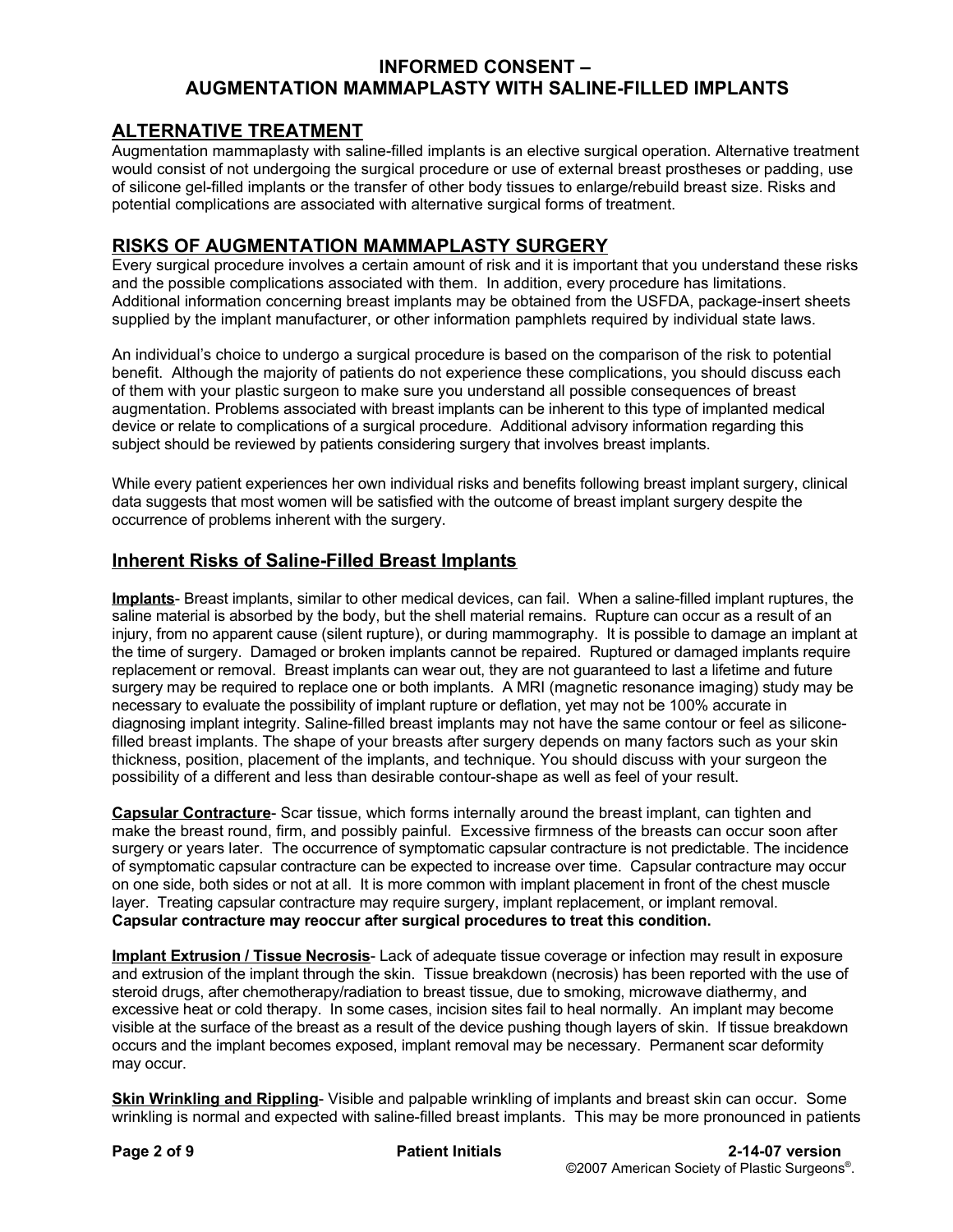## **AUGMENTATION MAMMAPLASTY WITH SALINE-FILLED IMPLANTS**

who have saline-filled implants with textured surfaces or thin breast tissue. It may be possible to feel the implant fill valve. Some patients may find palpable valve and wrinkles cosmetically undesirable. Palpable valve, wrinkling and/or folds may be confused with palpable tumors and questionable cases must be investigated.

**Calcification**- Calcium deposits can form in the scar tissue surrounding the implant and may cause pain, firmness, and be visible on mammography. These deposits must be identified as different from calcium deposits that are a sign of breast cancer. Should this occur, additional surgery may be necessary to remove and examine calcifications.

**Chest Wall Irregularities**- Chest wall irregularities have been reported secondary to the use of tissue expanders and breast implants. Residual skin irregularities at the ends of the incisions or "dog ears" are always a possibility when there is excessive redundant skin. This may improve with time, or it can be surgically corrected.

**Implant Displacement and Tissue Stretching**- Displacement, rotation, or migration of a breast implant may occur from its initial placement and can be accompanied by discomfort and/or distortion in breast shape (visible rippling of the skin). Unusual techniques of implant placement may increase the risk of displacement or migration. Additional surgery may be necessary to attempt to correct this problem. It may not be possible to resolve this problem once it has occurred.

**Surface Contamination of Implants**- Skin oil, lint from surgical drapes, or talc may become deposited on the surface of the implant at the time of insertion. The consequences of this are unknown.

**Unusual Activities and Occupations**- Activities and occupations which have the potential for trauma to the breast could potentially break or damage breast implants, or cause bleeding/seroma.

## **Inherent Surgical Risk of Breast Implant Surgery**

**Bleeding**- It is possible, though unusual, to experience a bleeding episode during or after surgery. Should post-operative bleeding occur, it may require emergency treatment to drain accumulated blood or blood transfusion. Intra-operative blood transfusion may also be required. Hematoma may contribute to capsular contracture, infection or other problems. Do not take any aspirin or anti-inflammatory medications for ten days before or after surgery, as this may increase the risk of bleeding. Non-prescription "herbs" and dietary supplements can increase the risk of surgical bleeding. Hematoma can occur at any time following injury to the breast. If blood transfusions are necessary to treat blood loss, there is the risk of blood-related infections such as hepatitis and HIV (AIDS). Heparin medications that are used to prevent blood clots in veins can produce bleeding and decreased blood platelets.

**Seroma**- Fluid may accumulate around the implant following surgery, trauma or vigorous exercise. Additional treatment may be necessary to drain fluid accumulation around breast implants. This may contribute to infection, capsular contracture, or other problems.

**Infection**- Although infection is unusual after this type of surgery, it may appear in the immediate postoperative period or at any time following the insertion of a breast implant. Subacute or chronic infections may be difficult to diagnose. Should an infection occur, treatment including antibiotics, possible removal of the implant, or additional surgery may be necessary. Infections with the presence of a breast implant are harder to treat than infections in normal body tissues. If an infection does not respond to antibiotics, the breast implant may have to be removed. After the infection is treated, a new breast implant can usually be reinserted. It is extremely rare that an infection would occur around an implant from a bacterial infection elsewhere in the body, however, prophylactic antibiotics may be considered for subsequent dental or other surgical procedures. In extremely rare instances, life-threatening infections, including toxic shock syndrome have been noted after breast implant surgery. Individuals with an active infection in their body or weakened immune system should not undergo breast augmentation.

**Scarring**- All surgery leaves scars, some more visible than others. Excessive scarring is uncommon. Although good wound healing after a surgical procedure is expected, abnormal scars may occur within the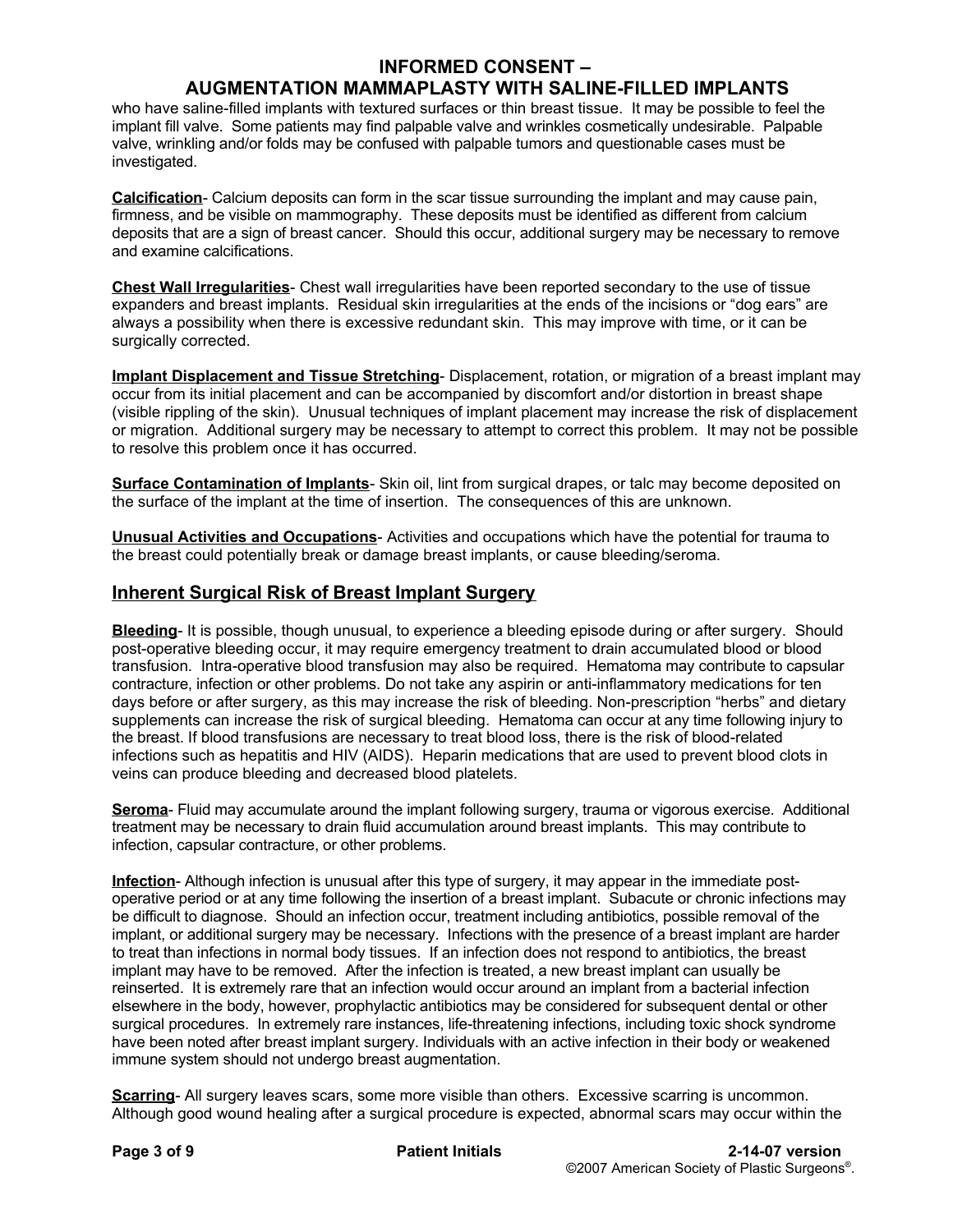## **AUGMENTATION MAMMAPLASTY WITH SALINE-FILLED IMPLANTS**

skin and deeper tissues. Scars may be unattractive and of different color than the surrounding skin tone. Scar appearance may also vary within the same scar. Scars may be asymmetrical (appear different on the right and left side of the body. There is the possibility of visible marks in the skin from sutures. In some cases scars may require surgical revision or treatment.

**Surgical Anesthesia**- Both local and general anesthesia involve risk. There is the possibility of complications, injury, and even death from all forms of surgical anesthesia or sedation.

**Allergic Reactions**- In rare cases, local allergies to tape, suture material and glues, blood products, topical preparations or injected agents have been reported. Serious systemic reactions including shock (anaphylaxis) may occur in response to drugs used during surgery and prescription medicines. Allergic reactions may require additional treatment.

**Thrombosed Veins**- Thrombosed veins, which resemble cords, occasionally develop in the area of the breast and resolve without medical or surgical treatment.

**Pain**- You will experience pain after your surgery. Pain of varying intensity and duration may occur and persist after breast implant surgery. Pain may be the result of improper implant size, placement, surgical technique, capsular contracture, or sensory nerve entrapment or injury. Chronic pain may occur very infrequently from nerves becoming trapped in scar tissue or due to tissue stretching.

**Skin Discoloration / Swelling**- Some bruising and swelling normally occurs after breast augmentation. The skin in or near the surgical site can appear either lighter or darker than surrounding skin. Although uncommon, swelling and skin discoloration may persist for long periods of time and, in rare situations, may be permanent.

**Sutures**- Most surgical techniques use deep sutures. You may notice these sutures after your surgery. Sutures may spontaneously poke through the skin, become visible or produce irritation that requires suture removal.

**Asymmetry**- Some breast asymmetry naturally occurs in most women. Differences in terms of breast and nipple shape, size, or symmetry may also occur after surgery. Additional surgery may be necessary to attempt improvement of asymmetry after a breast augmentation.

**Change in Nipple and Skin Sensation**- You may experience a diminished (or loss) of sensitivity of the nipples and the skin of your breast. After several months, most patients have normal sensation. Partial or permanent loss of nipple and skin sensation may occur occasionally. Changes in sensation may affect sexual response or the ability to breast feed a baby.

**Damage to Deeper Structures**- There is the potential for injury to deeper structures including nerves, blood vessels and muscles and lungs (pneumothorax) during this surgical procedure. The potential for this to occur varies according to the type of procedure being performed. Injury to deeper structures may be temporary or permanent.

**Delayed Healing**- Wound disruption or delayed wound healing is possible. Some areas of the breast skin or nipple region may not heal normally and may take a long time to heal. Areas of skin or nipple tissue may die. This may require frequent dressing changes or further surgery to remove the non-healed tissue. Individuals who have decreased blood supply to breast tissue from past surgery or radiation therapy may be at increased risk for wound healing and poor surgical outcome. **Smokers have a greater risk of skin loss and wound healing complications.**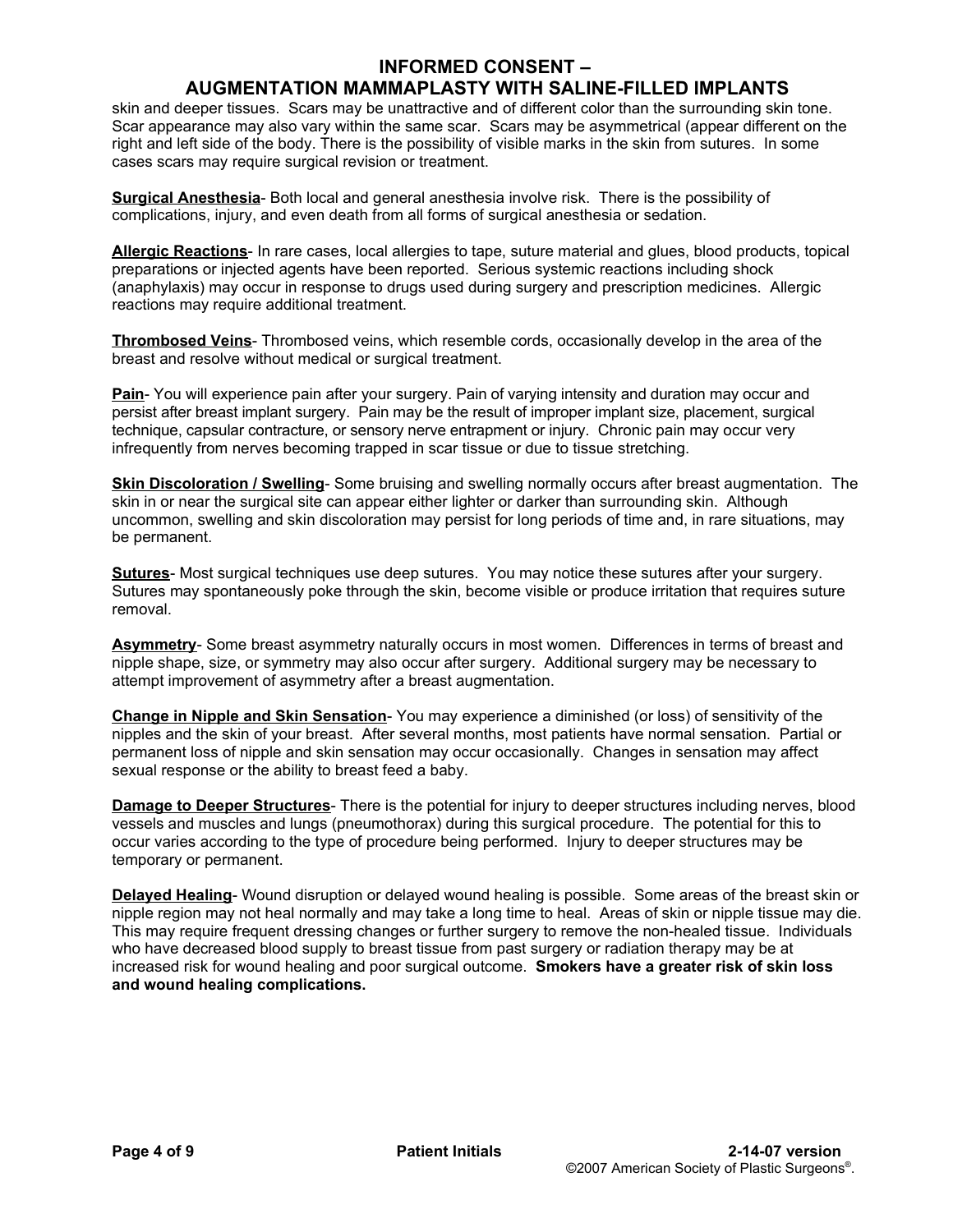## **AUGMENTATION MAMMAPLASTY WITH SALINE-FILLED IMPLANTS**

**Cardiac and Pulmonary Complications**- Pulmonary complications may occur secondarily to both blood clots (pulmonary emboli), fat deposits (fat emboli) or partial collapse of the lungs after general anesthesia. Pulmonary emboli can be life-threatening or fatal in some circumstances. Inactivity and other conditions may increase the incidence of blood clots traveling to the lungs causing a major blood clot that may result in death. It is important to discuss with your physician any past history of swelling in your legs or blood clots that may contribute to this condition. Cardiac complications are a risk with any surgery and anesthesia, even in patients without symptoms. Should any of these complications occur, you may require hospitalization and additional treatment. If you experience shortness of breath, chest pain, or unusual heart beats, you should have this evaluated immediately.

**Shock-** In rare circumstances, your surgical procedure can cause severe trauma, particularly when multiple or extensive procedures are performed. Although serious complications are infrequent, infections or excessive fluid loss can lead to severe illness and even death. If surgical shock occurs, hospitalization and additional treatment would be necessary.

## **Additional Advisories Regarding Breast Implant Surgery**

**Breast Disease**- Current medical information does not demonstrate an increased risk of breast cancer in women who have breast implant surgery for either cosmetic or reconstructive purposes. Individuals with a personal history or family history of breast cancer may be at a higher risk of developing breast cancer than a woman with no family history of this disease. It is recommended that all women perform periodic selfexamination of their breasts, have mammography according to American Cancer Society guidelines, and to seek professional care should a breast lump be detected. Care must be exercised during breast biopsy procedures to avoid damaging the breast implant.

**Mammography**- Breast implants may make mammography more difficult and may obscure the detection of breast cancer. Any breast implant can impair the detection of breast cancer, regardless of the type of implant or where it is placed in relation to the breast. Implant rupture can occur from breast compression during mammography. Inform your mammography technologist of the presence of breast implants so that appropriate mammogram studies may be obtained. Patients with capsular contracture may find mammogram techniques painful and the difficulty of breast imaging will increase with the extent of contracture. Ultrasound, specialized mammography and MRI studies may be of benefit to evaluate breast lumps and the condition of the implant(s). Because more x-ray views are necessary with specialized mammography techniques, women with breast implants will receive more radiation than women without implants who receive a normal exam. However, the benefit of the mammogram in finding cancer outweighs the risk of additional x-rays. Patients may wish to undergo a preoperative mammogram and another one after implantation to establish a baseline view of their breast tissue. You may be advised to undergo a MRI study in the future to verify the condition of your breast implants inside your body.

**Second-Generation Effects**- A review of the published medical literature regarding the potential damaging effect on children born of mothers with breast implants is insufficient to draw definitive conclusions that this represents a problem.

**Breast Feeding**- Breast milk is the best food for babies. Many women with breast implants have successfully breast fed their babies. It is not known if there are increased risks in nursing for a woman with breast implants. A study measuring elemental silicon (a component of silicone) in human breast milk did not indicate higher levels from women with silicone-filled gel implants when compared to women without implants. Cow's milk contains higher levels of elemental silicon as compared to human milk. Implant placement techniques that involve incisions through the nipple and areola locations may reduce the ability to successfully breast feed. If a woman has undergone a mastectomy, it is unlikely that she would be able to breast feed a baby on the side where the breast was removed.

**Long-Term Results**- Subsequent alterations in breast shape may occur as the result of aging, sun exposure, weight loss, weight gain, pregnancy, menopause, or other circumstances not related to your augmentation mammaplasty. Breast sagginess may normally occur.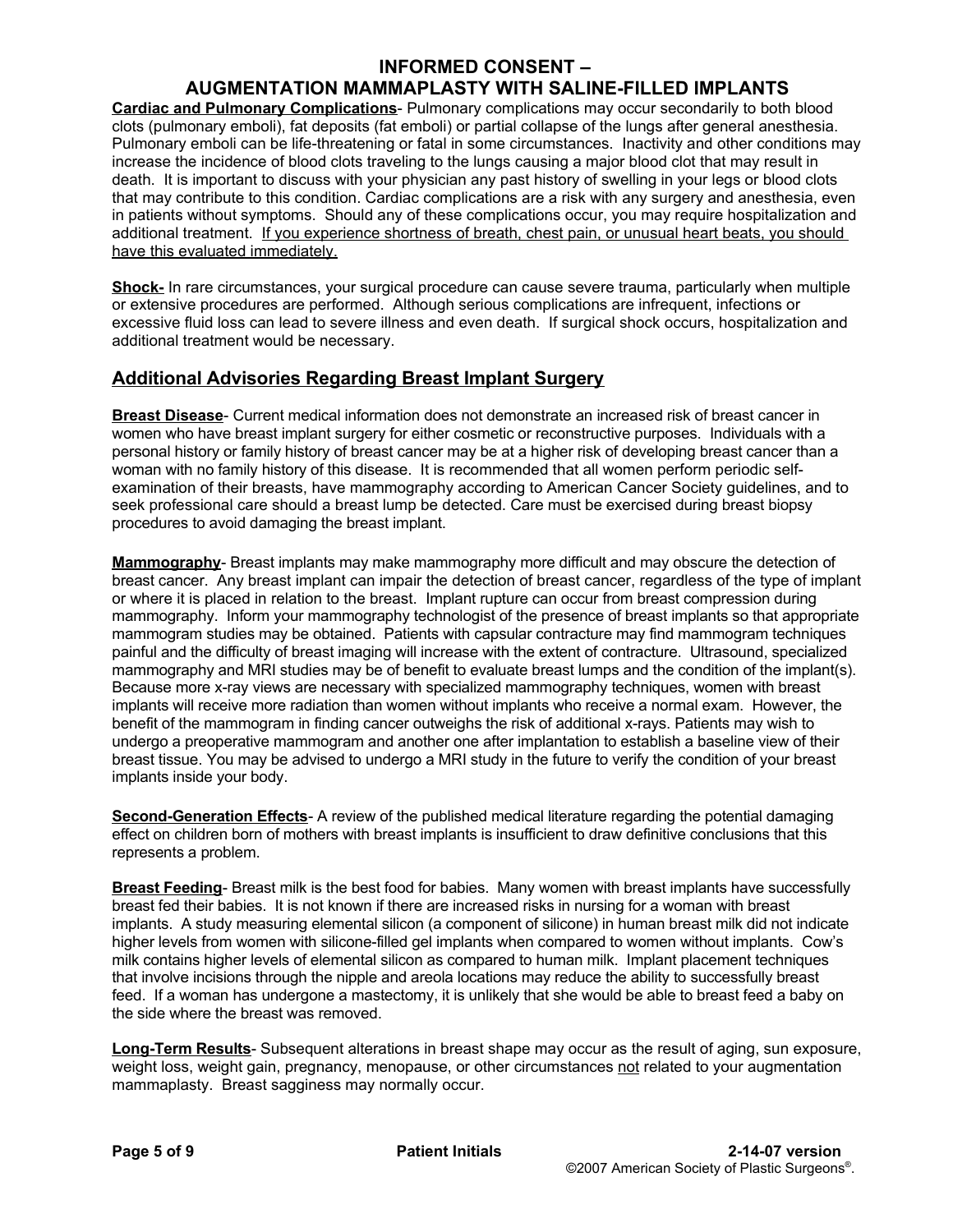## **AUGMENTATION MAMMAPLASTY WITH SALINE-FILLED IMPLANTS**

**Unsatisfactory Result**- Although good results are expected, there is no guarantee or warranty expressed or implied, on the results that may be obtained. You may be disappointed with the results of surgery. Asymmetry in implant placement, displacement, nipple location, unanticipated breast shape and size, loss of function, wound disruption, poor healing, and loss of sensation may occur after surgery. Breast size may be incorrect. Unsatisfactory surgical scar location may occur. In some situations, it may not be possible to achieve optimal results with a single surgical procedure. It may be necessary to perform additional surgery to improve your results, change implant size or remove and not replace implants.

**Removal / Replacement of Breast Implants**- Future revision, removal, or replacement of breast implants and the surrounding scar tissue envelope involves surgical procedures with risks and potential complications. There may be an unacceptable appearance of the breasts following removal of the implant.

**Capsule Squeeze Procedures**- Closed capsulotomy, the process of forcefully squeezing the fibrous capsule around a breast implant to break up scarring is not recommended. This may result in rupture of the breast implant, bleeding, or other complications.

**Immune System Diseases and Unknown Risks**- A small number of women with breast implants have reported symptoms similar to those of known diseases of the immune system, such as systemic lupus erythematosis, rheumatoid arthritis, scleroderma, and other arthritis-like conditions. To date, after several large epidemiological studies of women with and without implants, there is no scientific evidence that women with either saline-filled or silicone gel-filled breast implants have an increased risk of these diseases. These diseases appear no more common in women with implants than those women without implants. The effect of breast implants in individuals with pre-existing immune system and connective-tissue disorders is unknown. There is the possibility of unknown risks associated with silicone breast implants and tissue expanders.

**Breast and Nipple Piercing Procedures**- Individuals with breast implants seeking to undergo body piercing procedures to the breast region must consider the possibility that an infection could develop anytime following this procedure. Should an infection occur, it is possible that it could spread to the breast implant space. Treatment including antibiotics, possible removal of the implant, or additional surgery may be necessary. Infections with the presence of a breast implant are harder to treat than infections in normal body tissues. If an infection does not respond to antibiotics, the breast implant may have to be removed. Individuals who currently wear body-piercing jewelry in the breast region are advised that a breast infection could also develop.

**Interference with Sentinel Lymph Node Mapping Procedures-** Breast augmentation procedures (periareolar or transmammary) that involve cutting through breast tissue, similar to a breast biopsy in order to place breast implants, can potentially interfere with diagnostic procedures to determine lymph node drainage of breast tissue to stage breast cancer. If this is a concern, individuals considering breast augmentation by these approaches may elect to consider another surgical approach (inframammary or standard periareolar).

**Large Volume Breast Augmentation**- Patients who request an outcome of augmentation mammaplasty that produces disproportionately large breast size must consider that such a choice can place them at risk for a less than optimal long-term outcome and the need for re-operation and additional expenses. The placement of excessively-sized breast implants exceeds the normal dimensions of the breast, produce irreversible tissue thinning, implant drop out, and visible/palpable rippling.

**Mental Health Disorders and Elective Surgery**- It is important that all patients seeking to undergo elective surgery have realistic expectations that focus on improvement rather than perfection. Complications or less than satisfactory results are sometimes unavoidable, may require additional surgery and often are stressful. Please openly discuss with your surgeon, prior to surgery, any history that you may have of significant emotional depression or mental health disorders. Although many individuals may benefit psychologically from the results of elective surgery, effects on mental health cannot be accurately predicted.

**Breast Implant Technology / Technologic Improvements in Breast Implants**- The technology of breast implant design, development and manufacture will continue to progress and improve. Newer or future generations of implants may be better in some way from those currently available.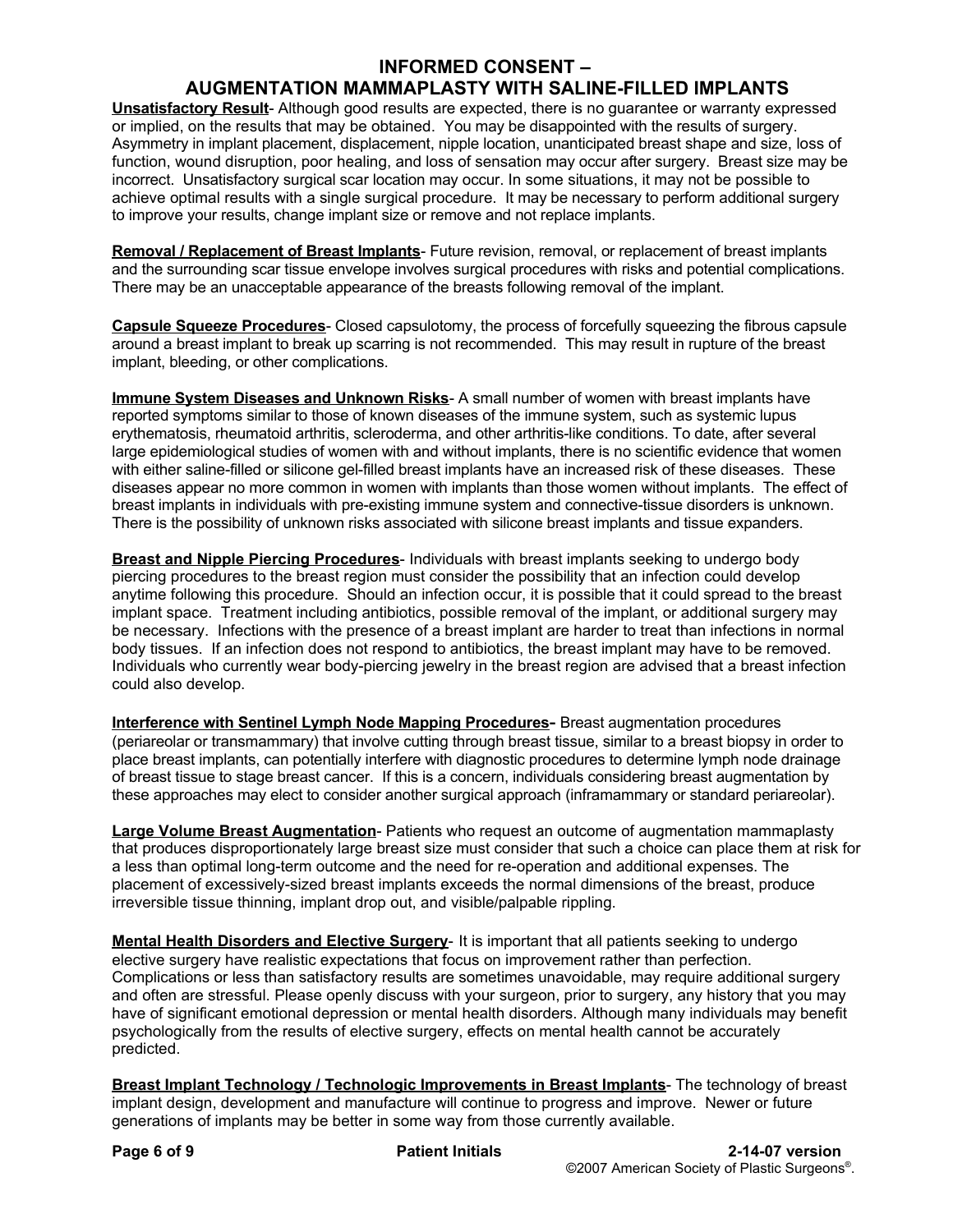## **INFORMED CONSENT – AUGMENTATION MAMMAPLASTY WITH SALINE-FILLED IMPLANTS**

**Female Patient Information**- It is important to inform your plastic surgeon if you use birth control pills, estrogen replacement, or if you suspect that you are pregnant. Many medications including antibiotics may neutralize the preventive effect of birth control pills, allowing for conception and pregnancy.

**Medications**- There are potential adverse reactions that occur as the result of taking over-the-counter, herbal, and/or prescription medications. Be sure to check with your physician about any drug interactions that may exist with medications which you are already taking. If you have an adverse reaction, stop the drugs immediately and call your plastic surgeon for further instructions. If the reaction is severe, go immediately to the nearest emergency room. When taking the prescribed pain medications after surgery, realize that they can affect your thought process and coordination. Do not drive, do not operate complex equipment, do not make any important decisions and do not drink any alcohol while taking these medications. Be sure to take your prescribed medication only as directed.

#### **Smoking, Second-Hand Smoke Exposure, Nicotine Products (Patch, Gum, Nasal Spray)**-

Patients who are currently smoking, use tobacco products, or nicotine products (patch, gum, or nasal spray) are at a greater risk for significant surgical complications of skin dying and delayed healing. Individuals exposed to second-hand smoke are also at potential risk for similar complications attributable to nicotine exposure. Additionally, smoking may have a significant negative effect on anesthesia and recovery from anesthesia, with coughing and possibly increased bleeding. Individuals who are not exposed to tobacco smoke or nicotine-containing products have a significantly lower risk of this type of complication. Please indicate your current status regarding these items below:

**\_\_\_\_\_\_**I am a non-smoker and do not use nicotine products. I understand the risk of second-hand smoke exposure causing surgical complications.

**\_\_\_\_\_\_**I am a smoker or use tobacco / nicotine products. I understand the risk of surgical complications due to smoking or use of nicotine products.

It is important to refrain from smoking at least 6 weeks before surgery and until your physician states it is safe to return, if desired.

#### **ADDITIONAL SURGERY NECESSARY (Re-operations)**

There are many variable conditions that may influence the long-term result of breast augmentation surgery. It is unknown how your breast tissue may respond to implants or how wound healing will occur after surgery. Secondary surgery may be necessary at some unknown time in the future to replace your breast implants or to improve the outcome of breast augmentation surgery. You may elect to or be advised to have your breast implants removed and not replaced in the future. Should complications occur, additional surgery or other treatments may be necessary. Even though risks and complications occur infrequently, the risks cited are particularly associated with breast augmentation surgery. Other complications and risks can occur but are even more uncommon. The practice of medicine and surgery is not an exact science. Although good results are expected, there is no guarantee or warranty expressed or implied, on the results that may be obtained. In some situations, it may not be possible to achieve optimal results with a single surgical procedure.

## **PATIENT COMPLIANCE**

Follow all physician instructions carefully; this is essential for the success of your outcome. It is important that the surgical incisions are not subjected to excessive force, swelling, abrasion, or motion during the time of healing. Personal and vocational activity must be restricted. Protective dressings and drains should not be removed unless instructed by your plastic surgeon. Successful post-operative function depends on both surgery and subsequent care. Physical activity that increases your pulse or heart rate may cause bruising, swelling, fluid accumulation around implants and the need for return to surgery. It is wise to refrain from intimate physical activities after surgery until your physician states it is safe. It is important that you participate in follow-up care, return for aftercare, and promote your recovery after surgery.

## **REGULATORY MATTERS**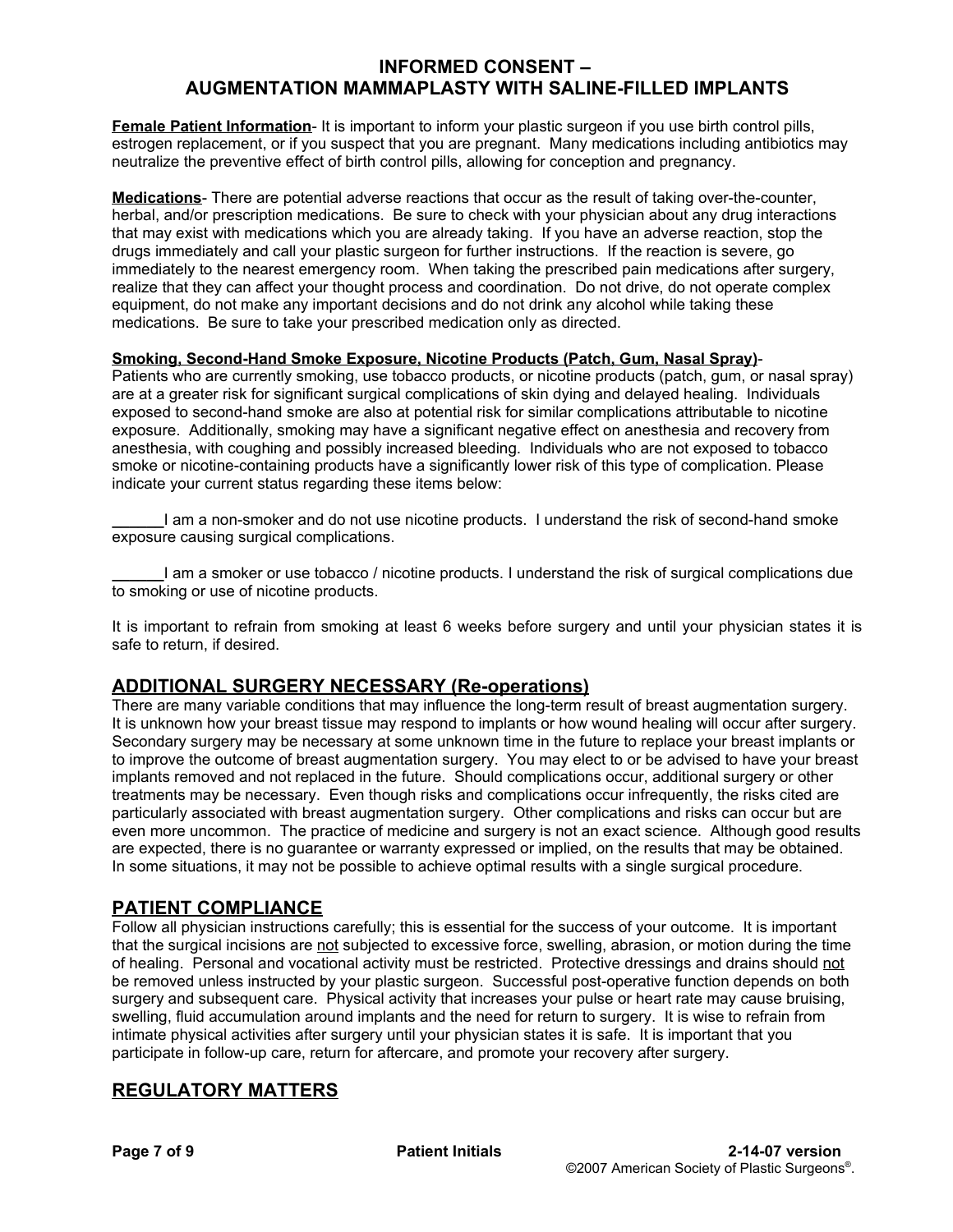## **AUGMENTATION MAMMAPLASTY WITH SALINE-FILLED IMPLANTS**

According to FDA regulations, you must comply with the submission of personal information to a device registry before surgery and afterwards.

## **HEALTH INSURANCE**

Most health insurance companies exclude coverage for cosmetic surgical operations such as a breast augmentation or any complications that might occur from surgery. Some carriers have excluded breast diseases in patients who have breast implants. Please carefully review your health insurance subscriberinformation pamphlet. **Most insurance plans exclude coverage for secondary or revisionary surgery or due to complications of cosmetic surgery.**

## **FINANCIAL RESPONSIBILITIES**

The cost of surgery involves several charges for the services provided. The total includes fees charged by your surgeon, the cost of surgical supplies, anesthesia, laboratory tests, and possible outpatient hospital charges, depending on where the surgery is performed. Depending on whether the cost of surgery is covered by an insurance plan, you will be responsible for necessary co-payments, deductibles, and charges not covered. The fees charged for this procedure do not include any potential future costs for additional procedures that you elect to have or require in order to revise, optimize, or complete your outcome. Additional costs may occur should complications develop from the surgery. Secondary surgery or hospital day-surgery charges involved with revision surgery will also be your responsibility. You may be advised some time in the future to have a MRI (magnetic resonance imaging) scan to determine the condition of your breast implants. You would be responsible for future costs of such imaging studies. **In signing the consent for this surgery/procedure, you acknowledge that your have been informed about its risk and consequences and accept responsibility for the clinical decisions that were made along with the financial costs of all future treatments.**

#### **DISCLAIMER**

Informed-consent documents are used to communicate information about the proposed surgical treatment of a disease or condition along with disclosure of risks and alternative forms of treatment(s), including no surgery. The informed-consent process attempts to define principles of risk disclosure that should generally meet the needs of most patients in most circumstances.

However, informed-consent documents should not be considered all inclusive in defining other methods of care and risks encountered. Your plastic surgeon may provide you with additional or different information that is based on all the facts in your particular case and the current state of medical knowledge.

Informed-consent documents are not intended to define or serve as the standard of medical care. Standards of medical care are determined on the basis of all of the facts involved in an individual case and are subject to change as scientific knowledge and technology advance and as practice patterns evolve.

## **It is important that you read the above information carefully and have all of your questions answered before signing the consent on the next page.**